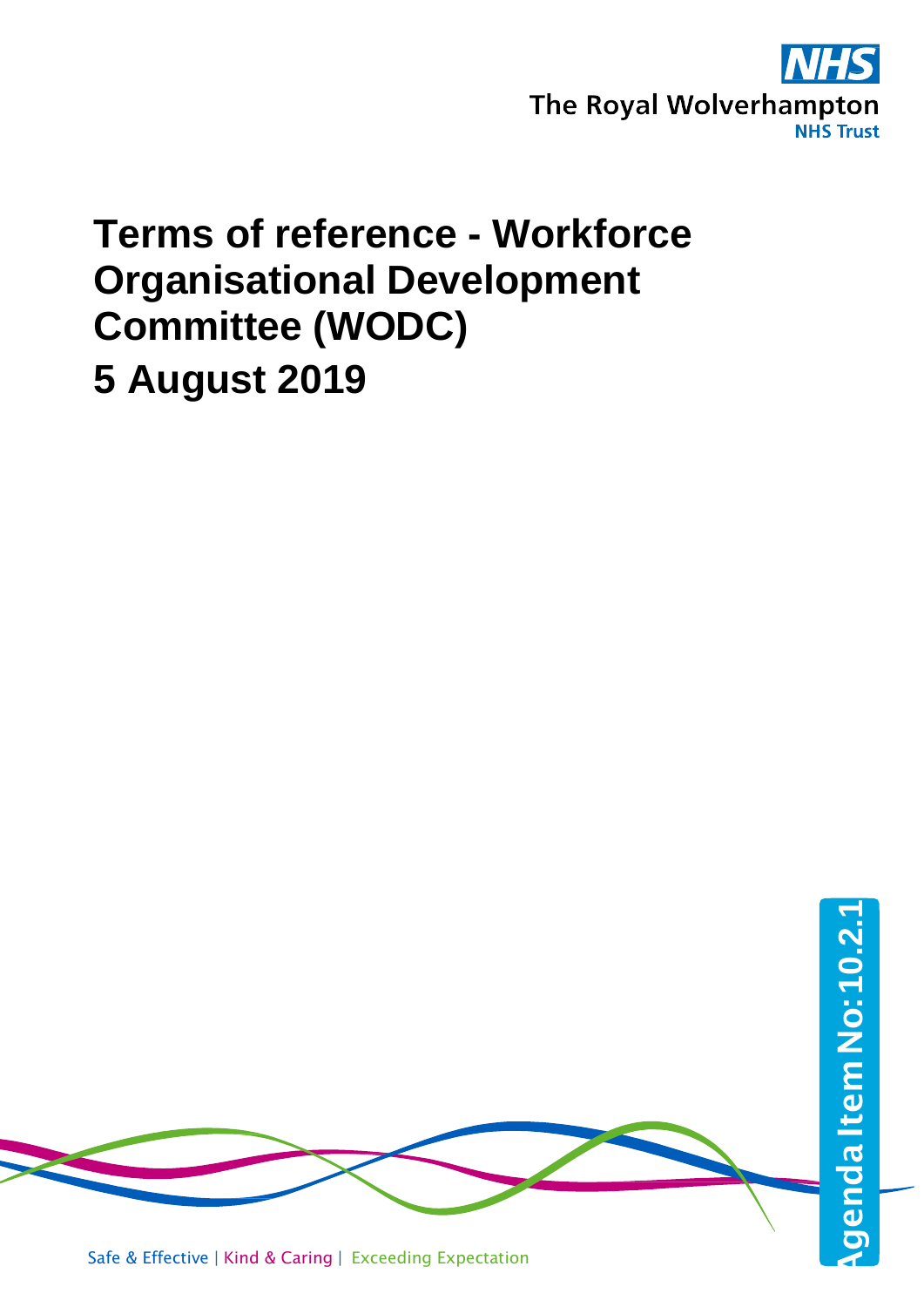## **WORKFORCE & ORGANISATIONAL DEVELOPMENT (WOD) COMMITTEE**

## **TERMS OF REFERENCE**

| <b>Trust Strategic</b><br><b>Objectives</b> | To attract, retain and develop all employees and improve employee<br>engagement year on year                                                                                                                                                                                                                                                                                                                                                                                                                                                                                                                                                                                                                                                                                                                                                                                                                  |
|---------------------------------------------|---------------------------------------------------------------------------------------------------------------------------------------------------------------------------------------------------------------------------------------------------------------------------------------------------------------------------------------------------------------------------------------------------------------------------------------------------------------------------------------------------------------------------------------------------------------------------------------------------------------------------------------------------------------------------------------------------------------------------------------------------------------------------------------------------------------------------------------------------------------------------------------------------------------|
| <b>BAF &amp; Trust Risks</b>                | SR 1 - Workforce - Recruitment and Retention of staff across the<br>Trust and in particular the future pipeline of nursing and medical staff.                                                                                                                                                                                                                                                                                                                                                                                                                                                                                                                                                                                                                                                                                                                                                                 |
| <b>Meeting</b><br><b>Purpose/Remit</b>      | The purpose of the committee is to provide the Board with assurance<br>that:                                                                                                                                                                                                                                                                                                                                                                                                                                                                                                                                                                                                                                                                                                                                                                                                                                  |
|                                             | The organisational development and workforce strategy,<br>$\bullet$<br>structures, systems and processes are in place and<br>functioning to support employees in the provision and delivery<br>of high quality, safe patient care<br>Processes are in place to support optimum employee<br>performance to enable the delivery of strategy and business<br>plans in line with the trust's values<br>The Trust is meeting its legal and regulatory duties in relation<br>$\bullet$<br>to its employees<br>Where there are human resource risks and issues that may<br>jeopardise the Trusts ability to deliver its objectives, that these<br>are being managed in a controlled way through the Trust<br>Management Committee.<br>To provide assurance on the following key areas of workforce<br>governance:<br>Resourcing<br>٠<br><b>Skills</b><br>$\bullet$<br>Leadership & organisational effectiveness<br>٠ |
|                                             | Engagement.<br>Productivity                                                                                                                                                                                                                                                                                                                                                                                                                                                                                                                                                                                                                                                                                                                                                                                                                                                                                   |
| <b>Responsibilities</b>                     | The Committee will lead on the assurance of the workforce and<br>organisational development including ensuring that:<br>1. Legal and regulatory requirements relating to the workforce are<br>met.<br>2. There is an overarching organisational development and human<br>resources strategy that enables the Trust to deliver its strategy,<br>vision and values<br>3. Effective identification and mitigation of Human Resources risks<br>within the supporting infrastructure of the Board Assurance<br><b>Framework and Risk Register</b><br>4. Robust workforce planning and recruitment processes are in<br>place, supported with attraction & retention approaches, to ensure<br>that the Trust has a workforce to deliver its strategy and annual                                                                                                                                                      |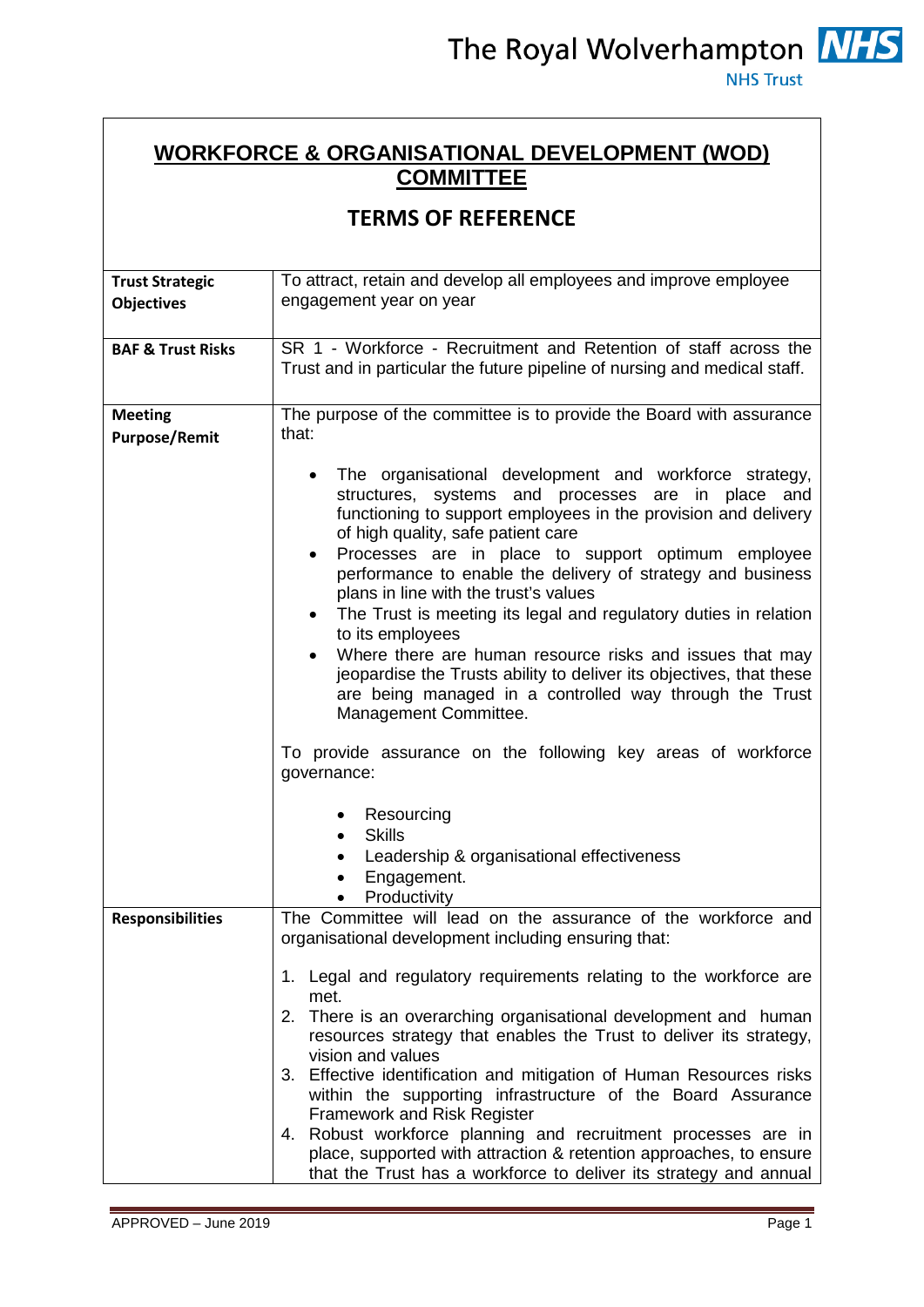The Royal Wolverhampton **NHS** 

| plan<br>5. Mechanisms are in place and effective to communicate with and<br>inform the workforce in relation to strategy as well as constitution,<br>values and ethos.                                                                                                                                                  |
|-------------------------------------------------------------------------------------------------------------------------------------------------------------------------------------------------------------------------------------------------------------------------------------------------------------------------|
| 6. The Trust is monitoring staff engagement and experience,<br>reviewing staff surveys (national & local) and delivering its plans to<br>achieve a highly motivated and engaged workforce to enhance the                                                                                                                |
| quality of patient care<br>7. There are processes in place to identify and develop<br>organisational structures, leadership and management capability<br>to ensure the delivery of the Trust's strategy                                                                                                                 |
| 8. Arrangements are in place for the effective training and education<br>of the workforce in all professions and disciplines                                                                                                                                                                                            |
| 9. The Trust is delivering its ambition and legal obligations in relation<br>to the Diversity/Equal opportunity of the workforce<br>10. Processes & resources are in place, to ensure the development of<br>healthy teams and indicators of poor team health are acted upon,                                            |
| as well as support the wider Trust H&WB agenda.<br>11. Performance management reports are reviewed                                                                                                                                                                                                                      |
| 12. National reports and best practice relating to Human Resource<br>Management and OD is shared, reviewed for relevant findings and<br>actions and the necessary actions implemented.                                                                                                                                  |
| 13. To oversee the requirements and governance assurance against<br>the national agenda for Developing Workforce Safeguards                                                                                                                                                                                             |
| Supplementary areas for assurance:                                                                                                                                                                                                                                                                                      |
| 14. Receive assurance on the HR aspects of any external/internal<br>compliance reviews that have raised concerns at Board and/or<br>Executive Team.<br>15. By exception, consider whistleblowing and receive assurance on<br>how workforce concerns raised are being dealt with.                                        |
| 16. Review the Board Assurance Framework/Trust Risk Register high<br>scoring risks for assurance on traction of actions, and adequacy of<br>controls and assurances taken e.g. staffing.                                                                                                                                |
| 17. To review and monitor effectiveness of workforce related<br>strategies and key performance indicators such as:                                                                                                                                                                                                      |
| Staff survey results (local and national)<br>$\circ$<br>Attendance levels<br>$\circ$<br>Demographic makeup of the organisation<br>$\circ$<br>Turnover<br>$\circ$                                                                                                                                                        |
| Occupational health data<br>$\circ$<br>Recruitment<br>$\circ$<br>o Annual Workforce plan                                                                                                                                                                                                                                |
| 18. The Trust has in place the range of policies necessary to<br>effectively manage the workforce and allow for fair and consistent<br>treatment of staff as well as receives assurance and recommends<br>support for policies relevant to HR/OD/Education/Training and<br>Occupational Health, on behalf of the Trust. |
|                                                                                                                                                                                                                                                                                                                         |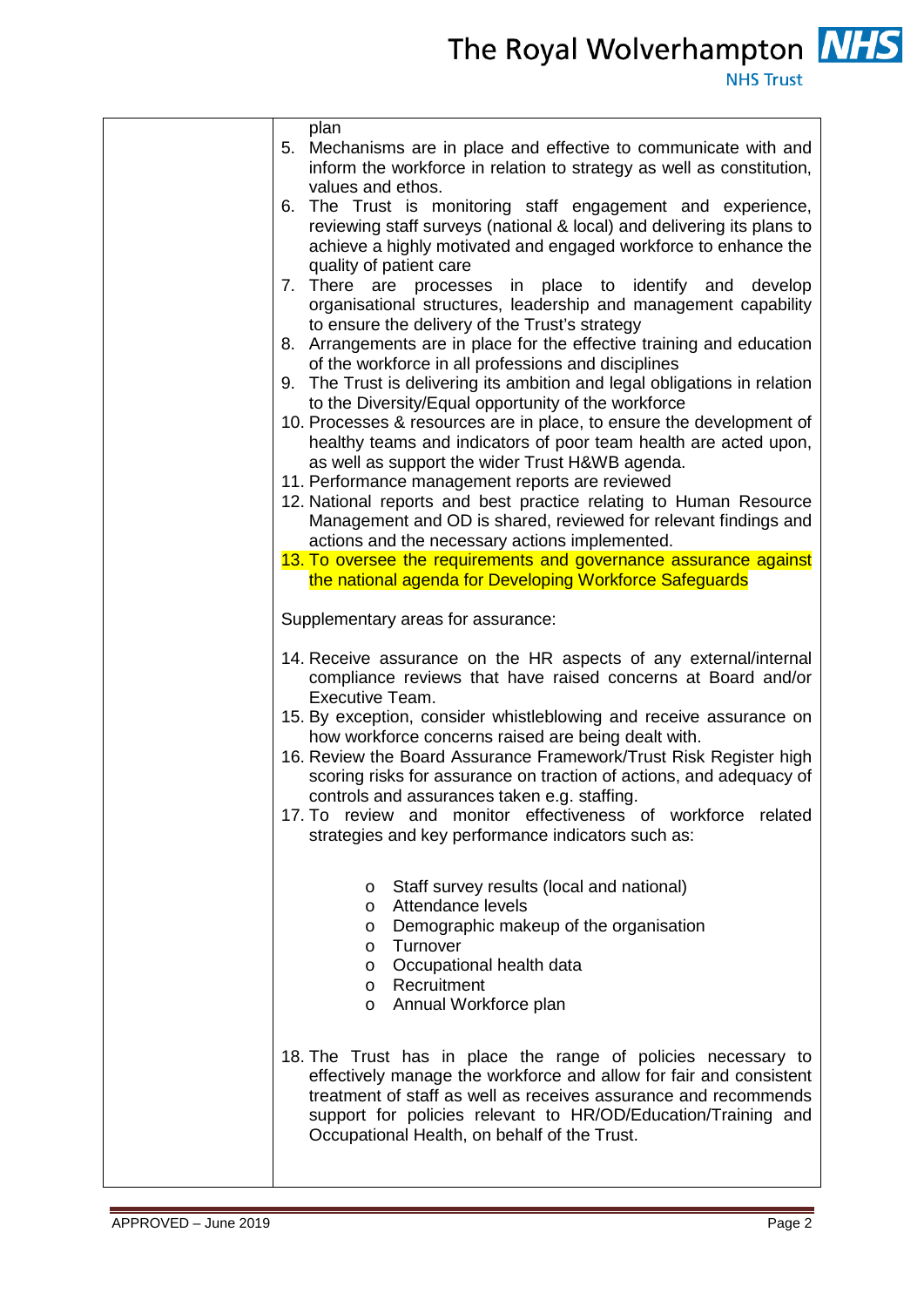The Royal Wolverhampton **NHS** 

| <b>Authority &amp;</b><br><b>Accountabilities</b> | The WOD Committee is established to evaluate and report on the<br>workforce/OD agenda and the operation of risk management systems<br>and controls to the Trust Board.                                                                                                                                                                                                                                                                                                                          |
|---------------------------------------------------|-------------------------------------------------------------------------------------------------------------------------------------------------------------------------------------------------------------------------------------------------------------------------------------------------------------------------------------------------------------------------------------------------------------------------------------------------------------------------------------------------|
|                                                   | The Committee is authorised by the Trust Board to investigate any<br>activity within its terms of reference obtaining independent advice if<br>necessary. It is authorised to seek any information it requires from<br>any employee and all employees are directed to co-operate with any<br>request made by the Committee. The Committee shall transact its<br>business in accordance with national/local policy and in conformity<br>with the principles and values of public service (GP01). |
| <b>Reporting</b><br><b>Arrangements</b>           | The minutes will be submitted to the Trust Board, and the Chair shall<br>report on the main issues discussed and decisions made, highlighting<br>any matters of concern or significant risks identified.                                                                                                                                                                                                                                                                                        |
| Membership                                        | Chair of the Committee<br>$\bullet$<br>Director of Workforce<br>$\bullet$<br>Two Executive Directors, one of which is the Director of<br>Integration, the other Executive attendee to join on a rolling<br>attendance basis<br><b>Two Non-Executive Directors</b><br>Deputy Chief Operating Officers (or nominated representative)<br>$\bullet$<br>Divisional Manager Estates & Facilities<br>$\bullet$                                                                                         |
| <b>Attendees</b>                                  | Deputy Director of Workforce<br>٠<br>Head of Education & Training<br>$\bullet$<br><b>Associate Chief Nurse</b><br>$\bullet$<br>Head of Occupational Health and Wellbeing (as required)<br>Other Operational Leads, as required, which may include; Heads<br>of HR Advisory, Resourcing, Equalities and Workforce, as<br>appropriate<br>Other attendees may be requested to attend the meeting by the<br>٠<br>Chair or may attend with the permission of the Chair.                              |
| <b>Chair</b>                                      | The Chair of the committee shall be the Trust board nominated Non-<br>Executive Director and if he/she is absent, another NED from those<br>present at the meeting                                                                                                                                                                                                                                                                                                                              |
| Quorum                                            | Chair, (or nominated Deputy), and 4 other members, one of whom<br>must be:                                                                                                                                                                                                                                                                                                                                                                                                                      |
|                                                   | An Executive director<br>A Non-Executive director<br>A Deputy COO or Group Manager                                                                                                                                                                                                                                                                                                                                                                                                              |
| <b>Frequency of</b><br>meetings                   | The committee will meet bi-monthly.                                                                                                                                                                                                                                                                                                                                                                                                                                                             |
| Administrative                                    | The HR & OD department will provide administrative support. Agenda                                                                                                                                                                                                                                                                                                                                                                                                                              |